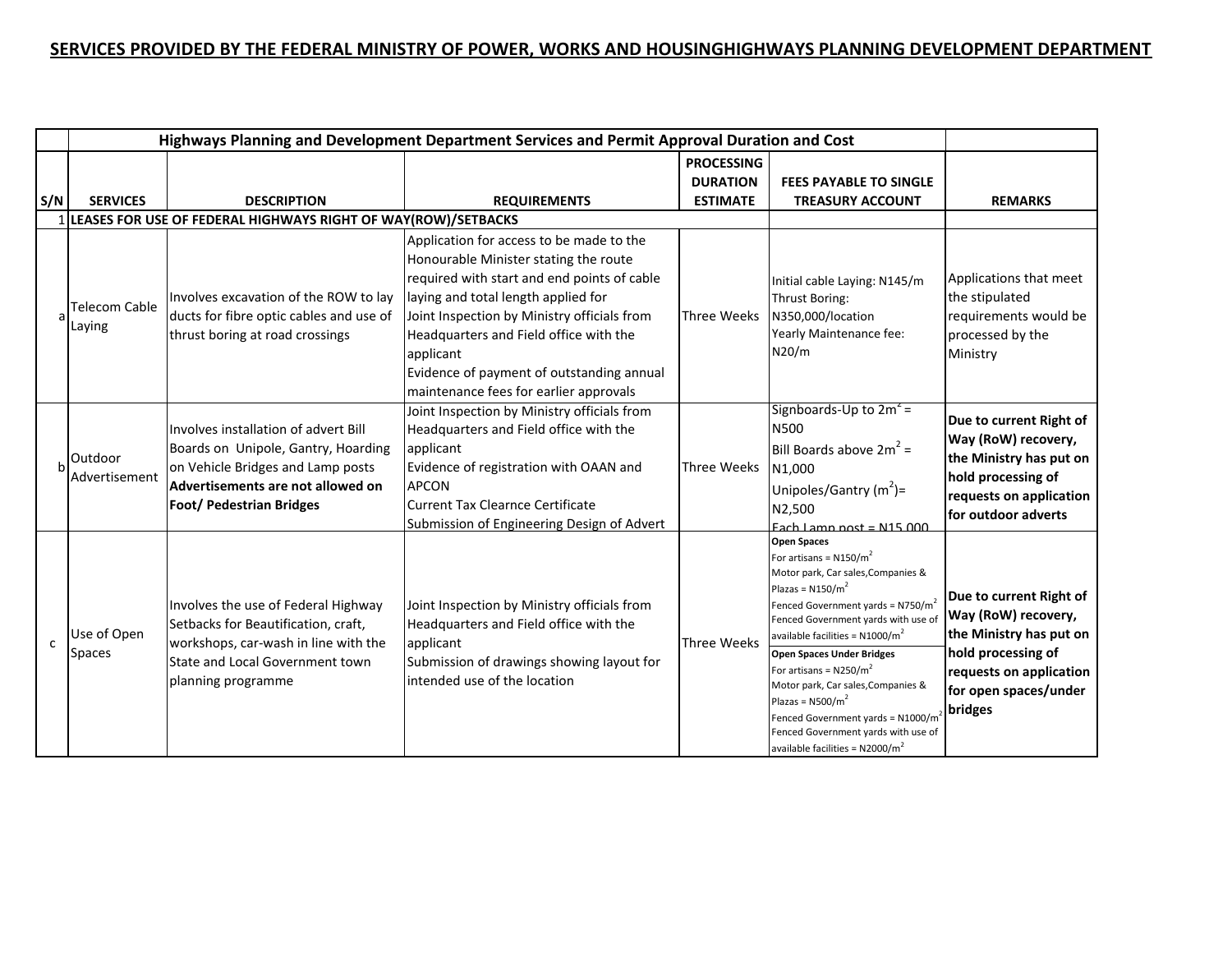## **SERVICES PROVIDED BY THE FEDERAL MINISTRY OF POWER, WORKS AND HOUSINGHIGHWAYS PLANNING DEVELOPMENT DEPARTMENT**

| S/N                                                                                                                                                                                                                                                      | <b>SERVICES</b>                          | <b>DESCRIPTION</b>                                                                                                                                                                                                                                                                       | <b>REQUIREMENTS</b>                                                                                                                                                                                                             | <b>PROCESSING</b><br><b>DURATION</b><br><b>ESTIMATE</b> | <b>FEES PAYABLE TO SINGLE</b><br><b>TREASURY ACCOUNT</b>                                                                                               | <b>REMARKS</b>                                                                                    |
|----------------------------------------------------------------------------------------------------------------------------------------------------------------------------------------------------------------------------------------------------------|------------------------------------------|------------------------------------------------------------------------------------------------------------------------------------------------------------------------------------------------------------------------------------------------------------------------------------------|---------------------------------------------------------------------------------------------------------------------------------------------------------------------------------------------------------------------------------|---------------------------------------------------------|--------------------------------------------------------------------------------------------------------------------------------------------------------|---------------------------------------------------------------------------------------------------|
|                                                                                                                                                                                                                                                          | Laying of<br>d Gas/Utility Pipe<br>Lines | Involves excavation of the ROW to lay<br>utility lines and use of thrust boring at<br>road crossings                                                                                                                                                                                     | Joint Inspection by Ministry officials from<br>Headquarters and Field office with the<br>applicant<br>Submission of drawing showing planned<br>route for the pipeline<br>Submission of as laid drawings if approval is<br>given | Three Weeks                                             | Initial pipe Laying: N250/m<br>Thrust Boring:<br>N350,000/location<br>Yearly Maintenance fee:<br>N100/m                                                | Applications that meet<br>the stipulated<br>requirements would be<br>processed by the<br>Ministry |
|                                                                                                                                                                                                                                                          | Access to<br>Properties                  | Involves creating direct access to<br>properties from the Federal Highway                                                                                                                                                                                                                | Submission of drawings showing layout of<br>the access to indicate deceleration and<br>acceleration lanes and any other necessary<br>traffic facilitation measures                                                              | Three Weeks                                             | N350,000/access                                                                                                                                        | Applications that meet<br>the stipulated<br>requirements would be<br>processed by the<br>Ministry |
|                                                                                                                                                                                                                                                          |                                          | 2 HEAVY DUTY VEHICLES/ SPECIAL LOAD PERMIT                                                                                                                                                                                                                                               |                                                                                                                                                                                                                                 |                                                         |                                                                                                                                                        |                                                                                                   |
| a                                                                                                                                                                                                                                                        | Permits for<br>special Goods             | Permission required to carry<br>Goods/Load outside the dimensions<br>stipulated in the Highway Act                                                                                                                                                                                       | Submission of dimentsions of the Goods/<br>Load with date of planned for moving it on<br>the Federal Highway<br>Field inspection to evaluate the route to be<br>traversed by Ministry officials and applicant                   | Three Weeks                                             | Violators will be fined/pay<br>for any damages caused and the stipulated<br>load would not be allowed<br>to continue journey on the<br>Federal Highway | Applications that meet<br>requirements would be<br>processed by the<br>Ministry                   |
|                                                                                                                                                                                                                                                          | Permits for<br>b Heavy Goods<br>Vehicles | Approval required for Heavy Goods<br>Vehicles Ply on Federal Highways                                                                                                                                                                                                                    | Submission of vehicle registration details<br>with vehicle pictures and authentic<br>certificate of Road worthiness                                                                                                             | Three Weeks                                             | HGV low loader =<br>N15,000/year<br>$HGV 2-6 Axles =$<br>N10,000/year                                                                                  | Applications that meet<br>the stipulated<br>requirements would be<br>processed by the<br>Ministry |
|                                                                                                                                                                                                                                                          | <b>STATUTORY</b><br><b>DOCUMENTS</b>     | These Statutory Documents governing<br>activites on the Federal Highways<br>Network which include: The Federal<br>Highways Act, Standard Conditions of<br><b>Contract, General Specifications</b><br>(Roads and Bridges), Highway Design<br>Manual and The Federal Highways<br>Inventory | Formal request for the document and stating<br>purpose for which they are required                                                                                                                                              | <b>Two Weeks</b>                                        | One (1) set of documents =<br>N100,000                                                                                                                 | Applications that meet<br>the stipulated<br>requirements would be<br>processed by the<br>Ministry |
| <b>NB</b>                                                                                                                                                                                                                                                |                                          |                                                                                                                                                                                                                                                                                          |                                                                                                                                                                                                                                 |                                                         |                                                                                                                                                        |                                                                                                   |
| i) ROW/ Road Setback approvals from Federal Minisity of Power, Works and Housingfor advertiserment and use of open spaces are subject to permit<br>from the relevant respective State/ Local Government authorities prior to using the ROW/ Road Setback |                                          |                                                                                                                                                                                                                                                                                          |                                                                                                                                                                                                                                 |                                                         |                                                                                                                                                        |                                                                                                   |